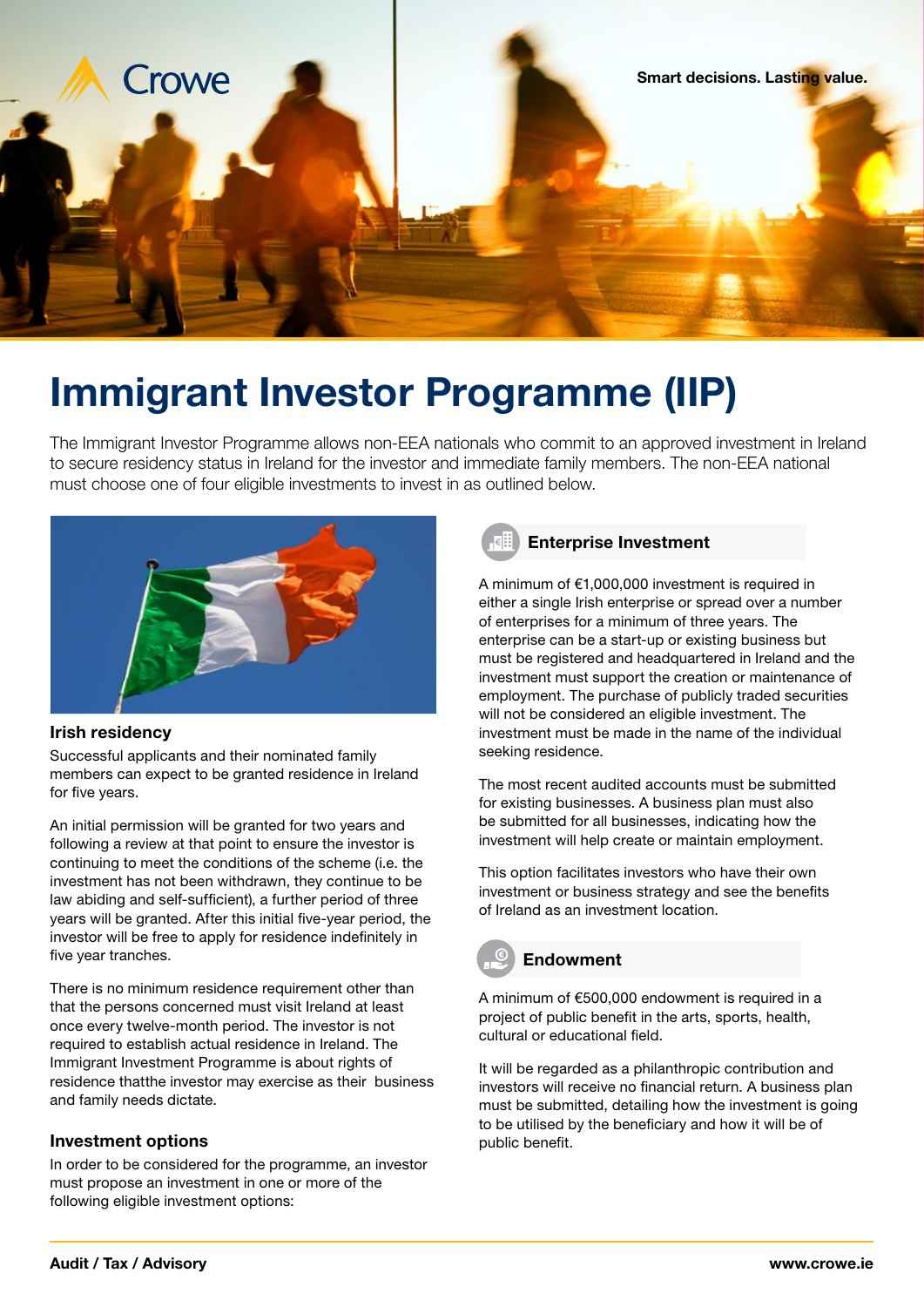



## Real Estate Investment Trusts (REIT)

A minimum of €2,000,000 investment is required in any Irish REIT that is listed on the Irish Stock Exchange. The investment may be spread across a number of different Irish REITs.

A REIT is used to hold rental investment properties. It is a globally recognised standard for investment in rental property assets. The aim of a REIT is to provide an after-tax return for investors similar to that of direct investment in property, while also giving the benefits of risk diversification.

REITs are exempt from corporation tax and are required to distribute the majority of profits each year, so generate a regular stream of income for investors.

The full investment must be held for a minimum period of three years. During this period the number of shares approved must be retained even if their value rises above the original €2 million investment. After three years the investor may divest up to 50% of the shares purchased for the IIP, and after four years the investor may divest no more than a further 25%. After five years there are no retention obligations.

### Investment Fund

A minimum of €1,000,000 investment is required in an approved investment fund. The investment must be held for a minimum period of three years. While there is no list of approved funds, the essential consideration in the assessment of each proposal will be an actual investment in Ireland and potential job creation.

An eligible fund must be invested in an Irish registered company which is not quoted on any stock exchange. This option can be particularly attractive to investors who might be less familiar with the Irish investment and enterprise scene and would like to avail of the skills of an experienced investment manager who will handle their investment as part of a wider fund.

The funds and fund managers must be regulated by the Central Bank. There are a number of funds in Ireland which have been set up specifically with IIP investors in mind.

#### Who is eligible?



The programme is open to non-EEA nationals with a net worth of over €2 million. Individuals must be of good character and not convicted of a criminal offence in any jurisdiction. The funds used for the investment must be the individual's own funds, they cannot be borrowed.

## Eligible family members

Residency under the programme is also available to spouses / partners and children under 18 years of age for whom the applicant and / or their spouse or partner has legal guardianship. In certain cases, children between the ages of 18 and 24 will be considered where they are unmarried and are financially dependent on their parents.

### Application process

The individual must submit an application form to the Irish Naturalisation and Immigration Service, along with all supporting documentation and a non-refundable fee of €1,500.

To facilitate the work of the evaluation committee in 2018, applications for the Immigrant Investor Programme will be accepted during the following periods only:

- 10 January 2018 24 January 2018
- 14 March 2018 28 March 2018
- 09 May 2018 23 May 2018
- 15 August 2018 29 August 2018
- 10 October 2018 24 October 2018